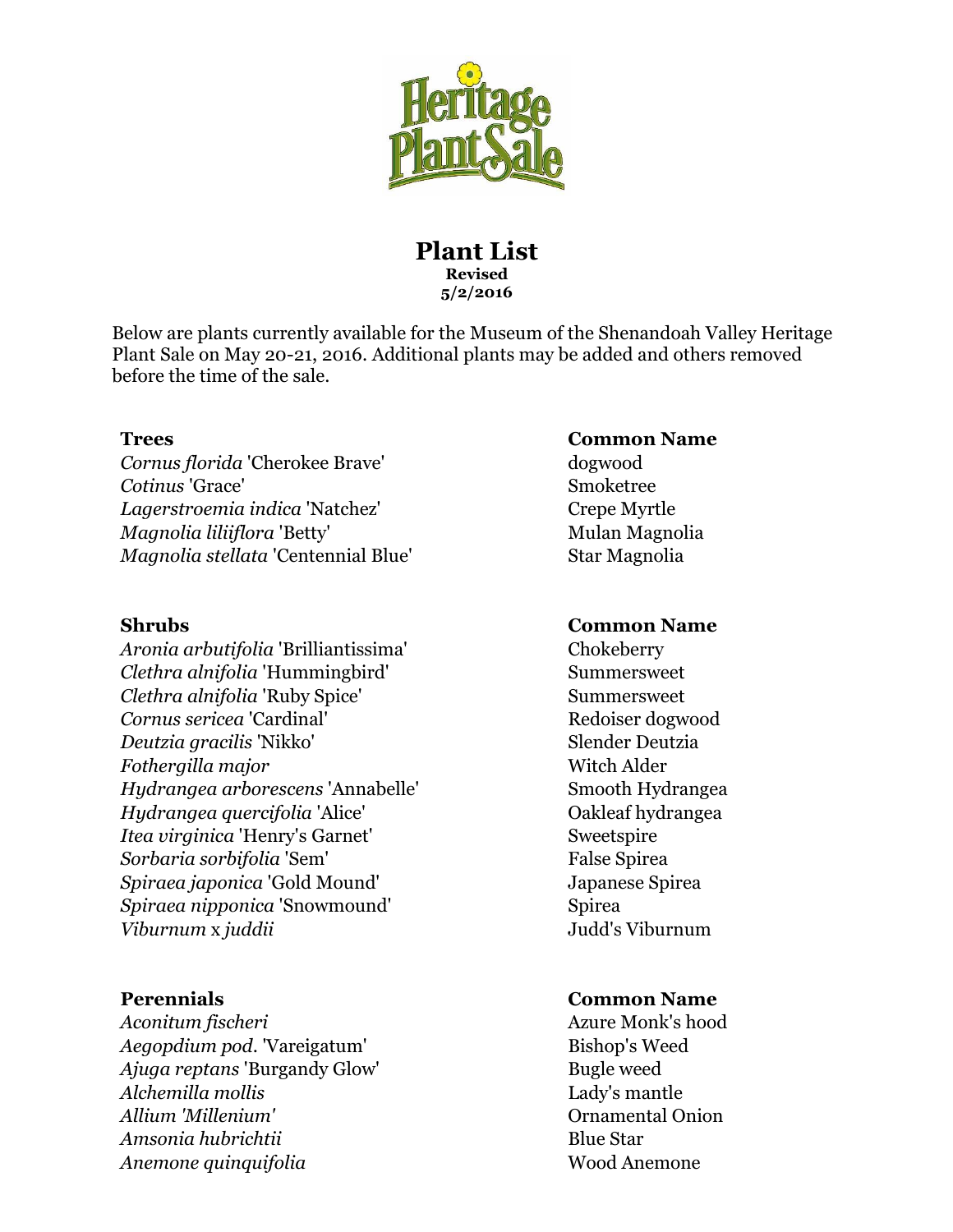*Aquilegia* 'Dorothy Rose' Columbine *Aquilegia* 'Origami mix' Columbine Aquilegia 'Winky Double Dark Blue & White' Columbine *Asclepias tuberosa* **Butterfly weed** *Baptisia* 'Blueberry Sundae' False Indigo *Brunnera macrophylla* 'Jack Frost' Siberian Bugloss *Campanula carpatica* 'Pearl Deep Blue' Carpathian Bellflower *Caulophylum thalictroides* **Blue Cohosh** *Ceratostigma plumbaginoides* Plumbago *Chrysogonum virginianum* **Green** and Gold *Clematis* 'Crater Lake' Clematis *Clematis integrifolia* 'Blue Boy' Clematis *Convallria majalis* Lilly of the Valley *Crocosmia* 'Lucifer' Montbretia *Dianthus gratianopolitanus* 'Bath's Pink' Pink *Dicentra cucullaria* 2002 and 2003 Dutchman's Breeches *Digitalis purpurea* 'Dalmation Purple Improved' Foxglove *Epimedium* 'Pink Elf' Barrenwort *Epimedium x versicolor 'Sulphureum'* Barrenwort **Galium odoratum**  Sweet Woodruff *Geum* 'Alabama Slammer' Avens *Helleborus* **x** 'Sunshine Selections' **Hellebore** *Hemerocallis* 'Blackthorne' Daylily *Iberis sempervirens* Candytuft *Iris cristata* Dwarf Crested Iris *Iris siberica 'Caesar's Brother'* Siberian Iris *Kniphofia hirsuta* 'Fire Dance' Red Hot Poker *Lavandula intermdia* 'Provence' Lavender *Liatris spicata* 'Kolbold' Blazing Star *Ligularia* 'Bottle Rocket' Leopard Plant *Lobelia cardinalis* Cardinal Flower *Lobelia siphilitica* Great Blue Lobelia *Lupine* 'Tutti Fruitt' Lupine *Lychnis coronaria* 'Angel's Blush Catchfly *Matteuccia struthiopteris* Ostrich Fern *Mazus reptans* Mazus *Mazus reptans 'Alba'* Mazus *Mertensia virginica* Virginia Bluebell *Monarda* 'Jacob Cline' Bee Balm *Oenothera berlanderi 'Siskiyou'* Evening Primrose **Packera aurea biographic contract contract contract contract contract contract contract contract contract contract contract contract contract contract contract contract contract contract contract contract contract contrac** *Phlox subulata 'Snowflake'* Creeping Phlox *Physostegia virginia* 'Miss Manners' Obedient Plant *Podophyllum peltatum* May Apple *Polemonium reptans* 'Stairway to Heavan' Jacob's Ladder *Polygonatum odoratum* **Solomon's Seal** *Salvia nemerosa* 'Violet Riot' Salvia

**Perennials Common Name**